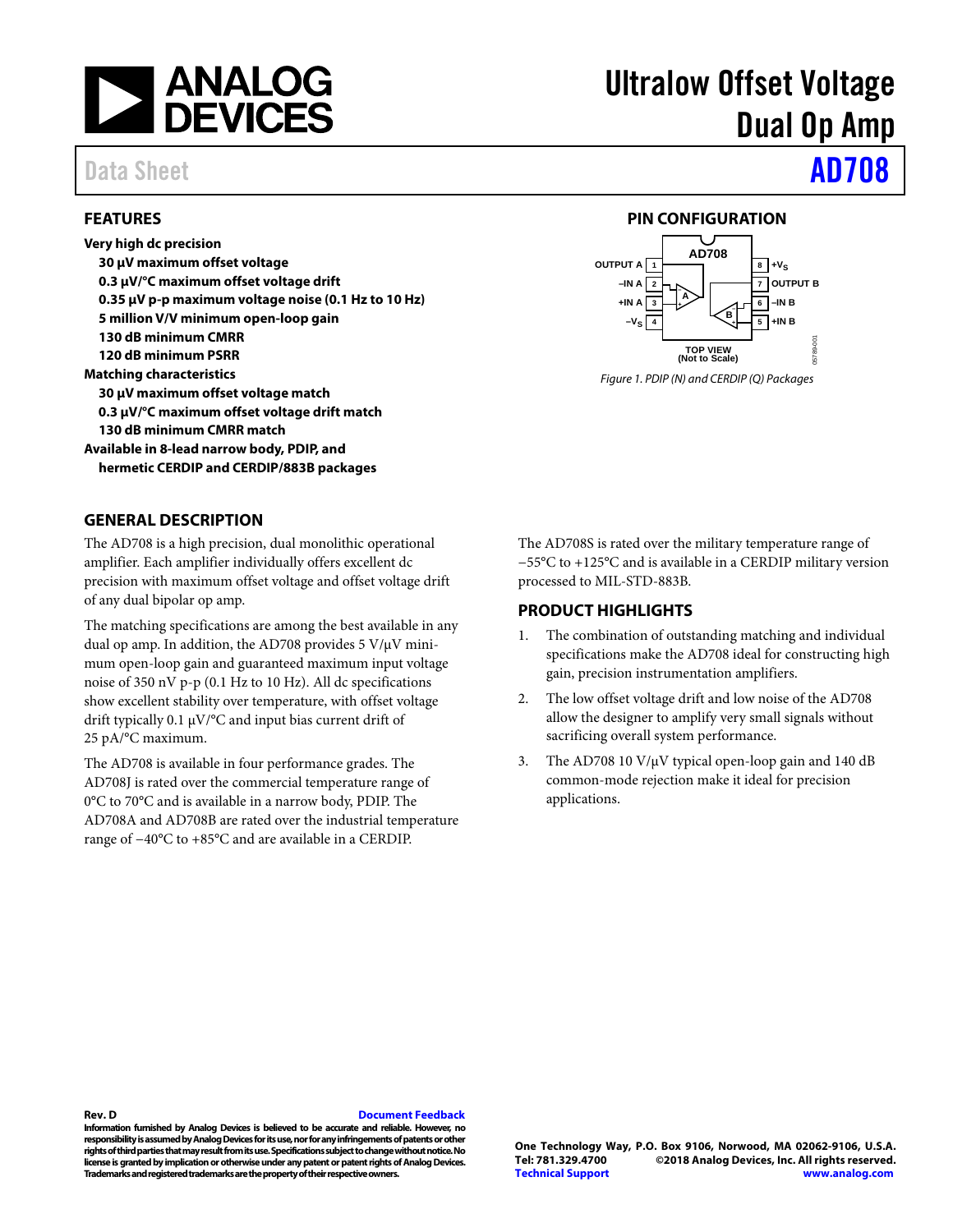## TABLE OF CONTENTS

### <span id="page-1-0"></span>**REVISION HISTORY**

### **7/2018—Rev. C to Rev. D**

| Changes to Figure 28, Figure 29, and High Precision |  |
|-----------------------------------------------------|--|
|                                                     |  |
|                                                     |  |
| $1/2006$ —Rev. B to Rev. C                          |  |

| High Precision Programmable Gain Amplifier  11 |
|------------------------------------------------|
|                                                |
|                                                |
|                                                |
|                                                |
|                                                |

| Moved Figure 25, Figure 26, and Figure 27 |  |
|-------------------------------------------|--|
|                                           |  |
|                                           |  |
|                                           |  |
|                                           |  |

**2/1991—Rev. A to Rev. B**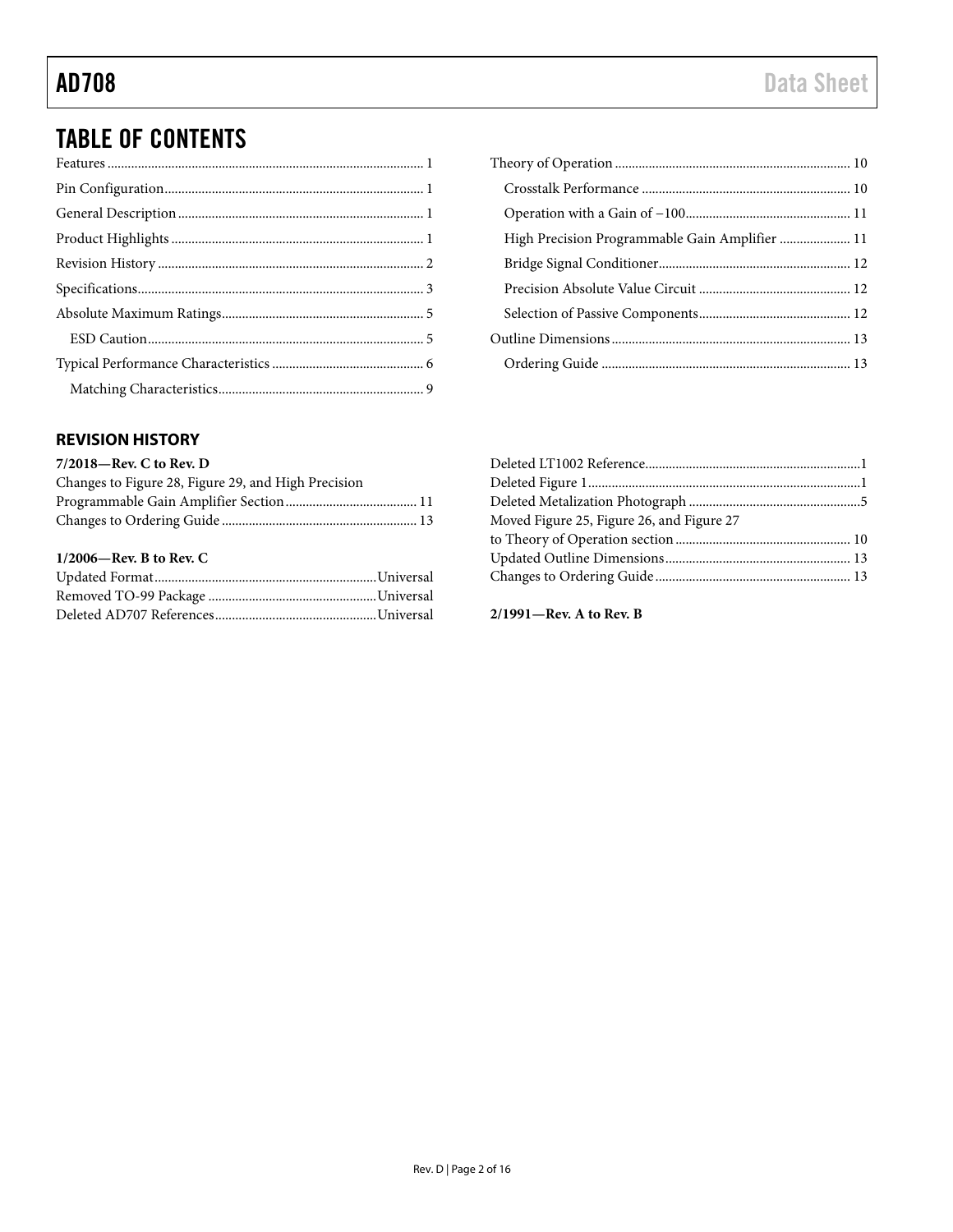<span id="page-2-0"></span>At 25°C and ±15 V dc, unless otherwise noted.

### <span id="page-2-1"></span>**Table 1.**

|                                       |                                            | AD708J/AD708A    |                | <b>AD708B</b>    |                  |              | <b>AD708S</b>    |                  |                |                  |                |
|---------------------------------------|--------------------------------------------|------------------|----------------|------------------|------------------|--------------|------------------|------------------|----------------|------------------|----------------|
| <b>Parameter</b>                      | <b>Conditions</b>                          | Min <sup>1</sup> | <b>Typ</b>     | Max <sup>1</sup> | Min <sup>1</sup> | <b>Typ</b>   | Max <sup>1</sup> | Min <sup>1</sup> | <b>Typ</b>     | Max <sup>1</sup> | <b>Unit</b>    |
| INPUT OFFSET VOLTAGE <sup>2</sup>     |                                            |                  | 30             | 100              |                  | 5            | 50               |                  | 5              | 30               | $\mu$ V        |
|                                       | T <sub>MIN</sub> to T <sub>MAX</sub>       |                  | 50             | 150              |                  | 15           | 65               |                  | 15             | 50               | $\mu$ V        |
| <b>Drift</b>                          |                                            |                  | 0.3            | 1.0              |                  | 0.1          | 0.4              |                  | 0.1            | 0.3              | µV/°C          |
| Long Term Stability                   |                                            |                  | 0.3            |                  |                  | 0.3          |                  |                  | 0.3            |                  | µV/month       |
| <b>INPUT BIAS CURRENT</b>             |                                            |                  | 1.0            | 2.5              |                  | 0.5          | 1.0              |                  | 0.5            | 1                | nA             |
|                                       | <b>T<sub>MIN</sub></b> to T <sub>MAX</sub> |                  | 2.0            | 4.0              |                  | 1.0          | 2.0              |                  | 1.0            | 4                | nA             |
| Average Drift                         |                                            |                  | 15             | 40               |                  | 10           | 25               |                  | 10             | 30               | pA/°C          |
| OFFSET CURRENT                        | $V_{CM} = 0 V$                             |                  | 0.5            | 2.0              |                  | 0.1          | 1.0              |                  | 0.1            | $\mathbf{1}$     | nA             |
|                                       | <b>T<sub>MIN</sub></b> to T <sub>MAX</sub> |                  | 2.0            | 4.0              |                  | 0.2          | 1.5              |                  | 0.2            | 1.5              | nA             |
| Average Drift                         |                                            |                  | $\overline{2}$ | 60               |                  | $\mathbf{1}$ | 25               |                  | $\mathbf{1}$   | 25               | pA/°C          |
| MATCHING CHARACTERISTICS <sup>3</sup> |                                            |                  |                |                  |                  |              |                  |                  |                |                  |                |
| Offset Voltage                        |                                            |                  |                | 80               |                  |              | 50               |                  |                | 30               | $\mu V$        |
|                                       | <b>T<sub>MIN</sub></b> to T <sub>MAX</sub> |                  |                | 150              |                  |              | 75               |                  |                | 50               | μV             |
| Offset Voltage Drift                  |                                            |                  |                | 1.0              |                  |              | 0.4              |                  |                | 0.3              | µV/°C          |
| <b>Input Bias Current</b>             |                                            |                  |                | 4.0              |                  |              | 1.0              |                  |                | 1.0              | nA             |
|                                       | <b>T<sub>MIN</sub></b> to T <sub>MAX</sub> |                  |                | 5.0              |                  |              | 2.0              |                  |                | 2.0              | nA             |
| Common-Mode Rejection                 |                                            | 120              | 140            |                  | 130              | 140          |                  | 130              | 140            |                  | dB             |
|                                       | <b>T<sub>MIN</sub></b> to T <sub>MAX</sub> | 110              |                |                  | 130              |              |                  | 130              |                |                  | dB             |
| Power Supply Rejection                |                                            | 110              |                |                  | 120              |              |                  | 120              |                |                  | dB             |
|                                       | <b>T<sub>MIN</sub></b> to T <sub>MAX</sub> | 110              |                |                  | 120              |              |                  | 120              |                |                  | dB             |
| <b>Channel Separation</b>             |                                            | 135              |                |                  | 140              |              |                  | 140              |                |                  | dB             |
| <b>INPUT VOLTAGE NOISE</b>            | 0.1 Hz to 10 Hz                            |                  | 0.23           | 0.6              |                  | 0.23         | 0.6              |                  | 0.23           | 0.35             | µV p-p         |
|                                       | $f = 10$ Hz                                |                  | 10.3           | 18               |                  | 10.3         | 12               |                  | 10.3           | 12               | $nV/\sqrt{Hz}$ |
|                                       | $f = 100$ Hz                               |                  | 10.0           | 13.0             |                  | 10.0         | 11.0             |                  | 10.0           | 11               | nV/√Hz         |
|                                       | $f = 1$ kHz                                |                  | 9.6            | 11.0             |                  | 9.6          | 11.0             |                  | 9.6            | 11               | nV/√Hz         |
| <b>INPUT CURRENT NOISE</b>            | 0.1 Hz to 10 Hz                            |                  | 14             | 35               |                  | 14           | 35               |                  | 14             | 35               | pA p-p         |
|                                       | $f = 10$ Hz                                |                  | 0.32           | 0.9              |                  | 0.32         | 0.8              |                  | 0.32           | 0.8              | pA/√Hz         |
|                                       | $f = 100$ Hz                               |                  | 0.14           | 0.27             |                  | 0.14         | 0.23             |                  | 0.14           | 0.23             | pA/√Hz         |
|                                       | $f = 1$ kHz                                |                  | 0.12           | 0.18             |                  | 0.12         | 0.17             |                  | 0.12           | 0.17             | pA/√Hz         |
| <b>COMMON-MODE REJECTION RATIO</b>    | $V_{CM} = \pm 13 V$                        | 120              | 140            |                  | 130              | 140          |                  | 130              | 140            |                  | dB             |
|                                       | <b>TMIN to TMAX</b>                        | 120              | 140            |                  | 130              | 140          |                  | 130              | 140            |                  | dB             |
| OPEN-LOOP GAIN                        | $V_0 = \pm 10 V$                           |                  |                |                  |                  |              |                  |                  |                |                  |                |
|                                       | $R_{LOAD} \geq 2 k\Omega$                  | 3                | 10             |                  | 5                | 10           |                  | 4                | 10             |                  | $V/\mu V$      |
|                                       | <b>T<sub>MIN</sub></b> to T <sub>MAX</sub> | 3                | 10             |                  | 5                | 10           |                  | 4                | $\overline{7}$ |                  | V/µV           |
| POWER SUPPLY REJECTION RATIO          | $V_s = \pm 3$ V to $\pm 18$ V              | 110              | 130            |                  | 120              | 130          |                  | 120              | 130            |                  | dB             |
|                                       | <b>TMIN to TMAX</b>                        | 110              | 130            |                  | 120              | 130          |                  | 120              | 130            |                  | dB             |
| <b>FREQUENCY RESPONSE</b>             |                                            |                  |                |                  |                  |              |                  |                  |                |                  |                |
| Closed-Loop Bandwidth                 |                                            | 0.5              | 0.9            |                  | 0.5              | 0.9          |                  | 0.5              | 0.9            |                  | MHz            |
| Slew Rate                             |                                            | 0.15             | 0.3            |                  | 0.15             | 0.3          |                  | 0.15             | 0.3            |                  | $V/\mu s$      |
| <b>INPUT RESISTANCE</b>               |                                            |                  |                |                  |                  |              |                  |                  |                |                  |                |
| Differential                          |                                            |                  | 60             |                  |                  | 200          |                  |                  | 200            |                  | $M\Omega$      |
| Common Mode                           |                                            |                  | 200            |                  |                  | 400          |                  |                  | 400            |                  | $G\Omega$      |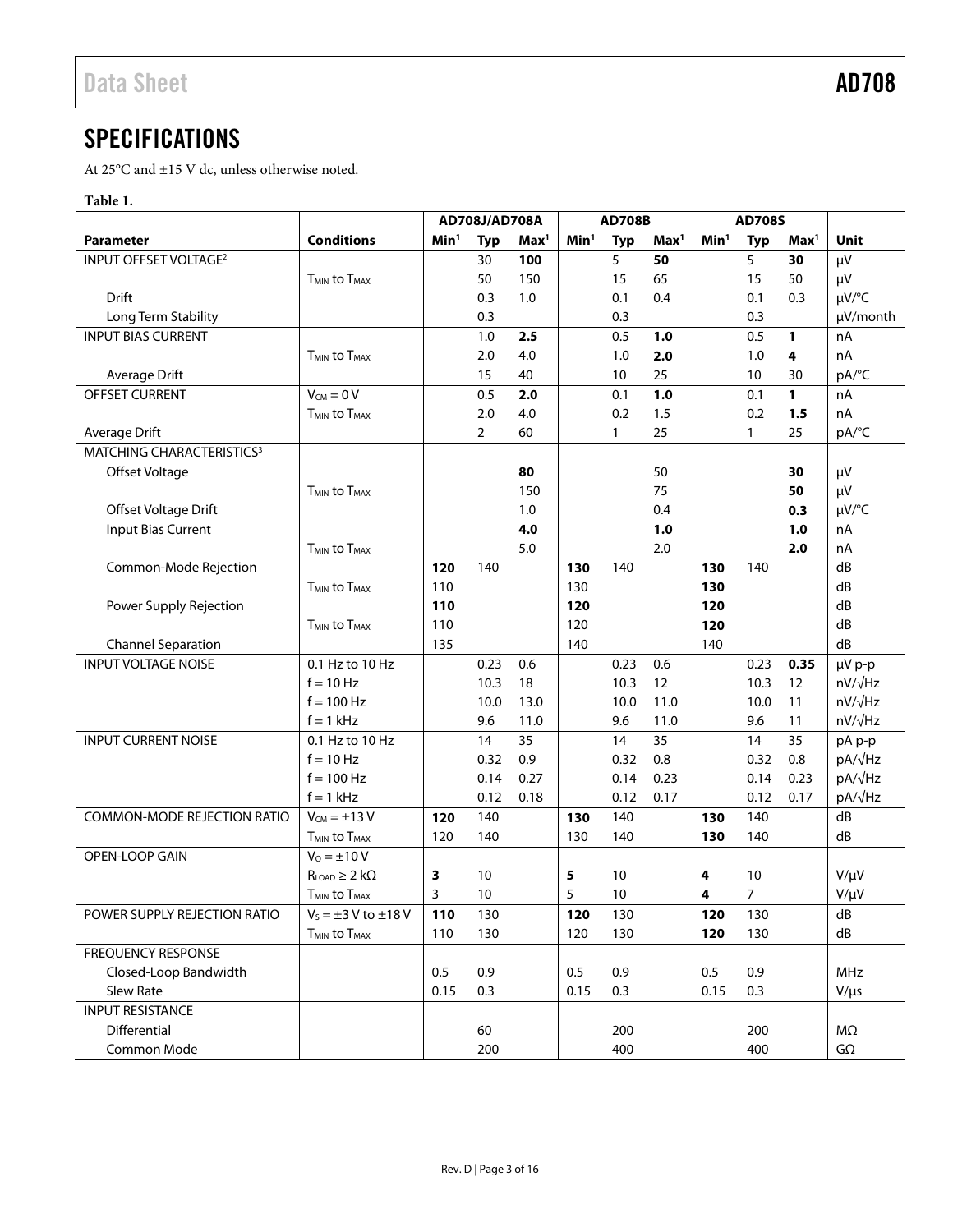<span id="page-3-0"></span>

|                             |                                           |                  | AD708J/AD708A |                  |                  | <b>AD708B</b> |                  |                  | <b>AD708S</b> |                  |         |
|-----------------------------|-------------------------------------------|------------------|---------------|------------------|------------------|---------------|------------------|------------------|---------------|------------------|---------|
| <b>Parameter</b>            | <b>Conditions</b>                         | Min <sup>1</sup> | <b>Typ</b>    | Max <sup>1</sup> | Min <sup>1</sup> | Typ           | Max <sup>1</sup> | Min <sup>1</sup> | Typ           | Max <sup>1</sup> | Unit    |
| <b>OUTPUT VOLTAGE</b>       | $R_{\text{LOAD}} \geq 10 \text{ k}\Omega$ | 13.5             | 14            |                  | 13.5             | 14.0          |                  | 13.5             | 14            |                  | $\pm$ V |
|                             | $R_{\text{LOAD}} \geq 2 \text{ k}\Omega$  | 12.5             | 13.0          |                  | 12.5             | 13.0          |                  | 12.5             | 13            |                  | $\pm$ V |
|                             | $R_{LOAD} \geq 1$ k $\Omega$              | 12.0             | 12.5          |                  | 12.0             | 12.5          |                  | 12.0             | 12.5          |                  | $\pm$ V |
|                             | <b>TMIN to TMAX</b>                       | 12.0             | 13.0          |                  | 12.0             | 13.0          |                  | 12.0             | 13            |                  | $\pm$ V |
| OPEN-LOOP OUTPUT RESISTANCE |                                           |                  | 60            |                  |                  | 60            |                  |                  | 60            |                  | Ω       |
| <b>POWER SUPPLY</b>         |                                           |                  |               |                  |                  |               |                  |                  |               |                  |         |
| <b>Oujescent Current</b>    |                                           |                  | 4.5           | 5.5              |                  | 4.5           | 5.5              |                  | 4.5           | 5.5              | mA      |
| <b>Power Consumption</b>    | $V_s = \pm 15$ V                          |                  | 135           | 165              |                  | 135           | 165              |                  | 135           | 165              | mW      |
|                             | $V_s = \pm 3 V$                           |                  | 12            | 18               |                  | 12            | 18               |                  | 12            | 18               | mW      |
| <b>Operating Range</b>      |                                           | ±3               |               | ±18              | ±3               |               | ±18              | ±3               |               | ±18              | v       |

<sup>1</sup> All min and max specifications are guaranteed. Specifications in boldface are tested on all production units at final electrical test. Results from those tests are used to calculate outgoing quality levels.

<sup>2</sup> Input offset voltage specifications are guaranteed after five minutes of operation at T<sub>A</sub> = 25°C.

 $3$  Matching is defined as the difference between parameters of the two amplifiers.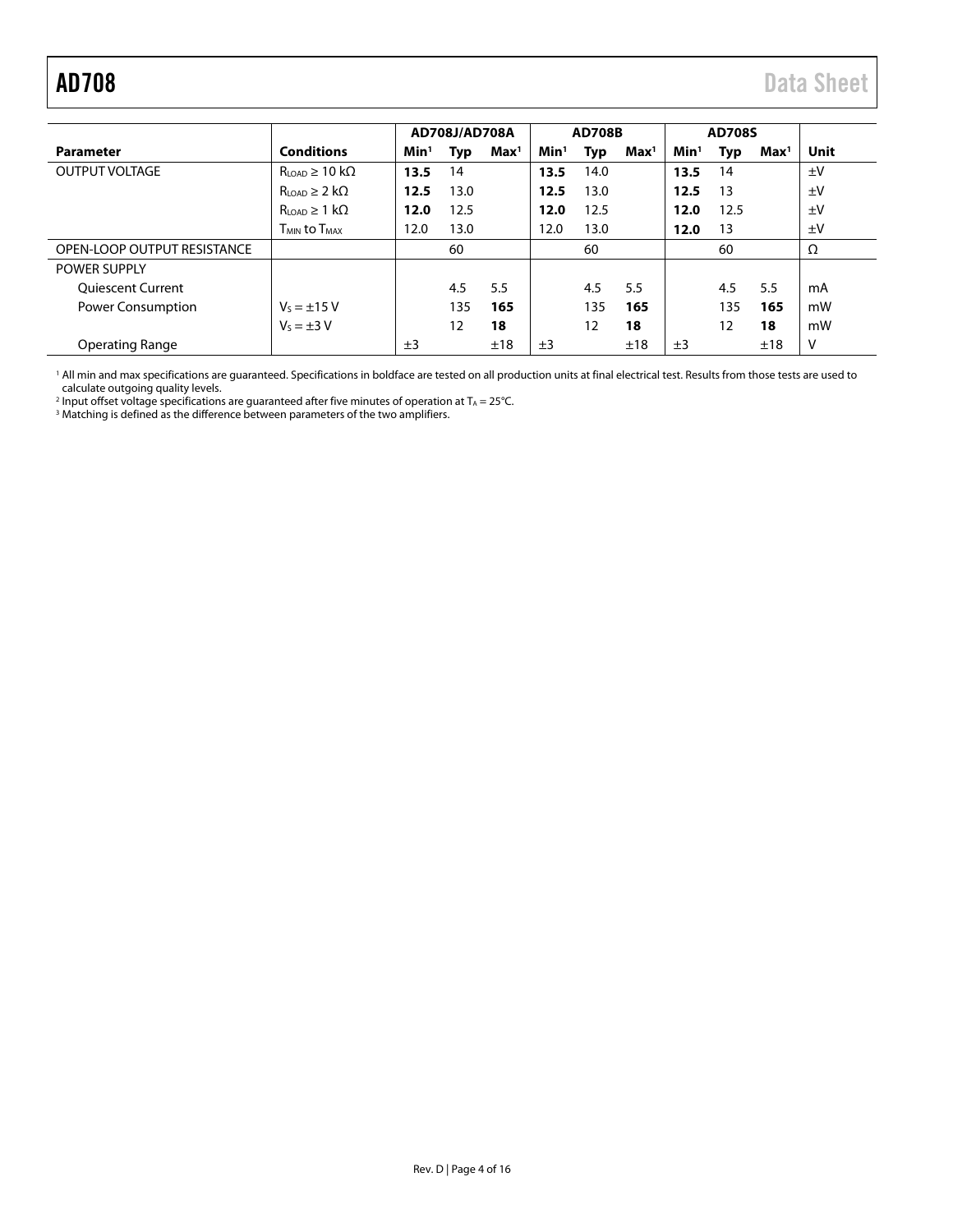## <span id="page-4-0"></span>ABSOLUTE MAXIMUM RATINGS

### **Table 2.**

| <b>Parameter</b>                        | Rating                               |
|-----------------------------------------|--------------------------------------|
| Supply Voltage                          | ±22V                                 |
| Internal Power Dissipation <sup>1</sup> |                                      |
| Input Voltage <sup>2</sup>              | $\pm V_5$                            |
| <b>Output Short-Circuit Duration</b>    | Indefinite                           |
| <b>Differential Input Voltage</b>       | $+V_S$ and $-V_S$<br>-65°C to +150°C |
| Storage Temperature Range (Q)           |                                      |
| Storage Temperature Range (N)           | $-65^{\circ}$ C to +125 $^{\circ}$ C |
| Lead Temperature (Soldering 60 sec)     | $300^{\circ}$ C                      |

<sup>1</sup> Thermal Characteristics

8-lead PDIP:  $θ_{JC} = 33°C/W$ ,  $θ_{JA} = 100°C/W$ 

8-lead CERDIP:  $θ_{JC} = 30°C/W$ ,  $θ_{JA} = 110°C/W$ 

 $2$  For supply voltages less than  $\pm 22$  V, the absolute maximum input voltage is equal to the supply voltage.

Stresses at or above those listed under Absolute Maximum Ratings may cause permanent damage to the product. This is a stress rating only; functional operation of the product at these or any other conditions above those indicated in the operational section of this specification is not implied. Operation beyond the maximum operating conditions for extended periods may affect product reliability.

### <span id="page-4-1"></span>**ESD CAUTION**



ESD (electrostatic discharge) sensitive device. Charged devices and circuit boards can discharge without detection. Although this product features patented or proprietary protection circuitry, damage may occur on devices subjected to high energy ESD. Therefore, proper ESD precautions should be taken to avoid performance degradation or loss of functionality.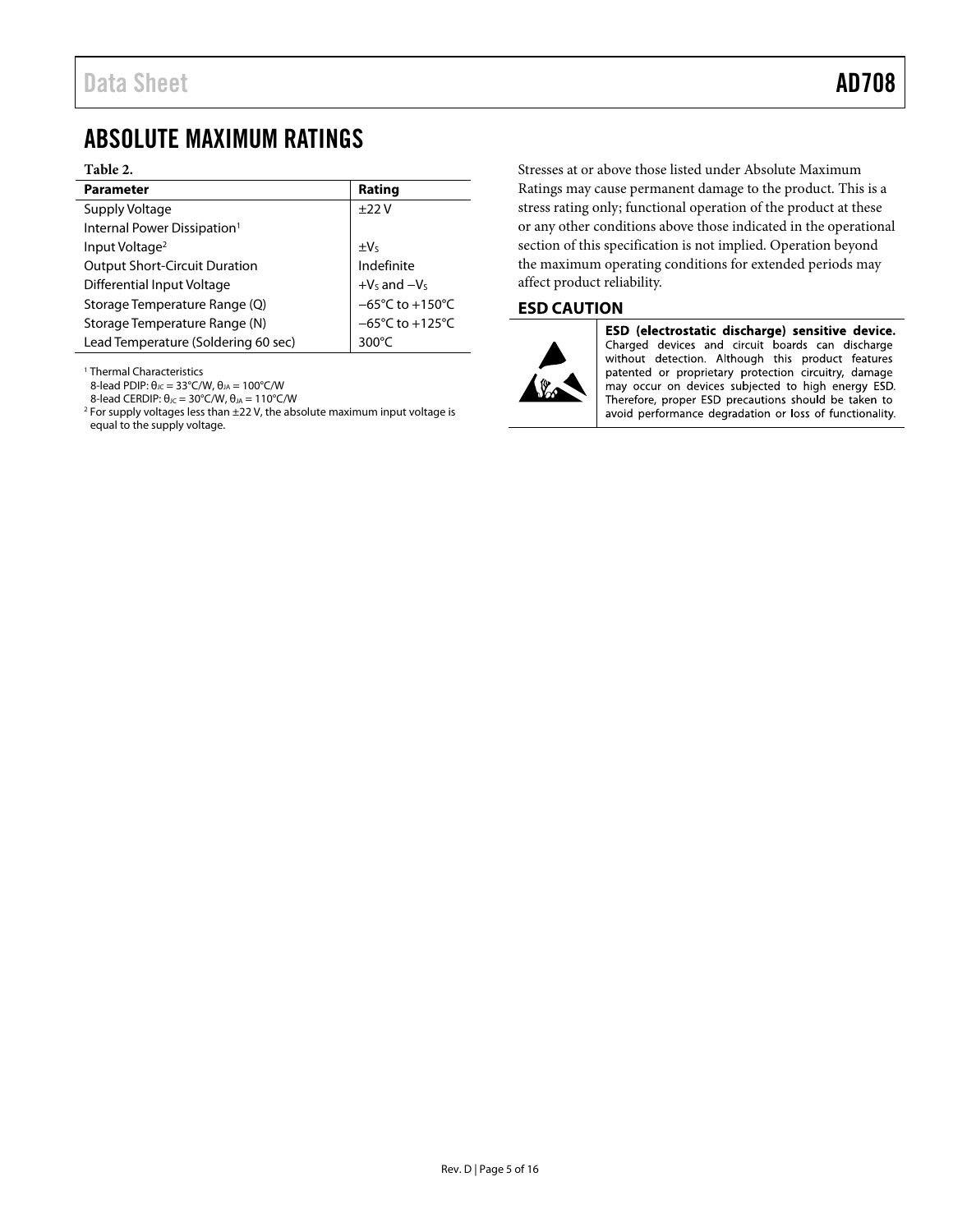## <span id="page-5-0"></span>TYPICAL PERFORMANCE CHARACTERISTICS

 $V_s = \pm 15$  V and  $T_A = 25$ °C, unless otherwise noted.



Figure 2. Input Common-Mode Range vs. Supply Voltage







Figure 4. Output Voltage Swing vs. Load Resistance











Figure 7. Output Impedance vs. Frequency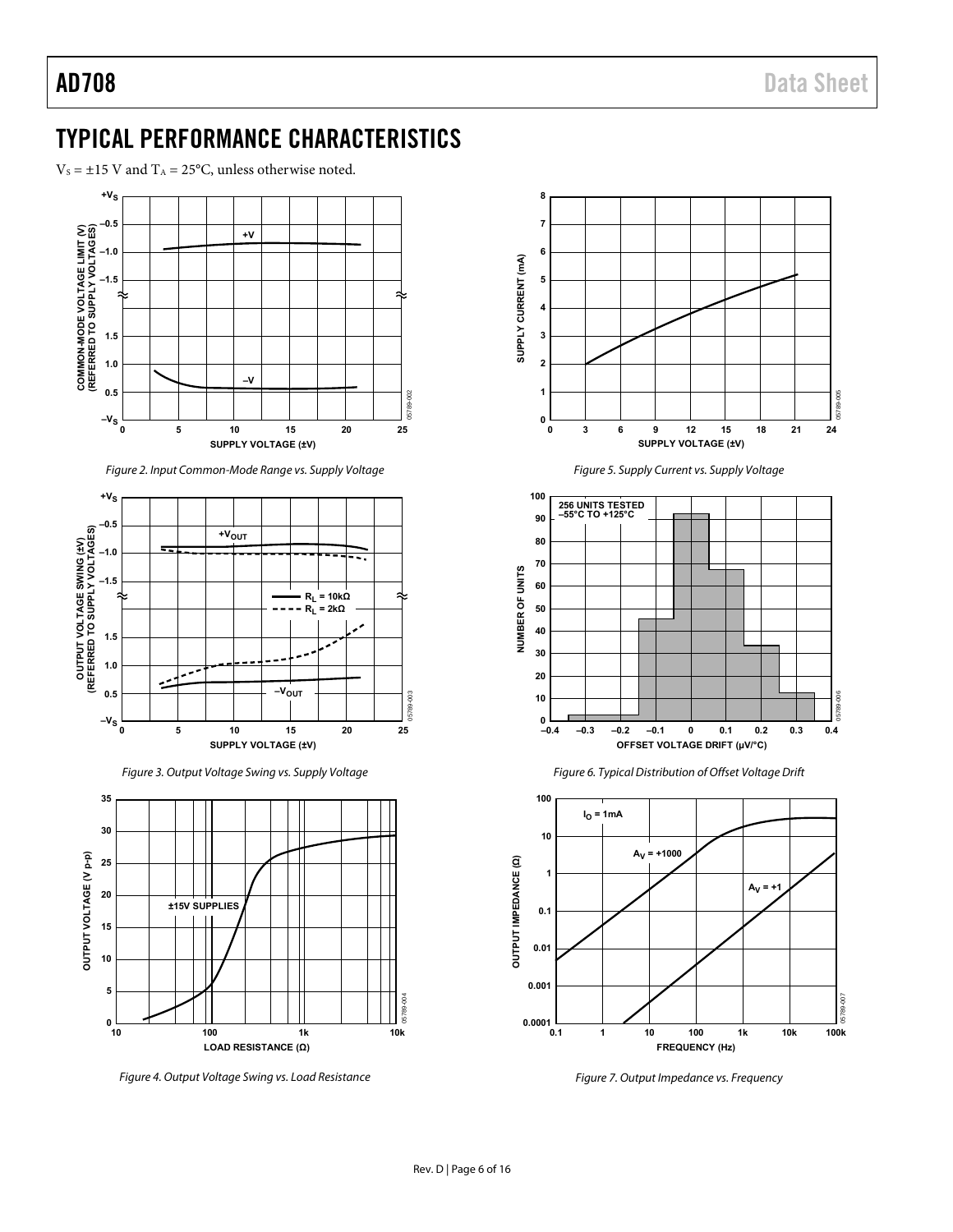## Data Sheet **AD708**



Figure 8. Input Bias Current vs. Differential Input Voltage



Figure 9. Input Noise Spectral Density



Figure 10. 0.1 Hz to 10 Hz Voltage Noise



Figure 11. Open-Loop Gain vs. Temperature



Figure 12. Open-Loop Gain vs. Supply Voltage



Figure 13. Open-Loop Gain and Phase vs. Frequency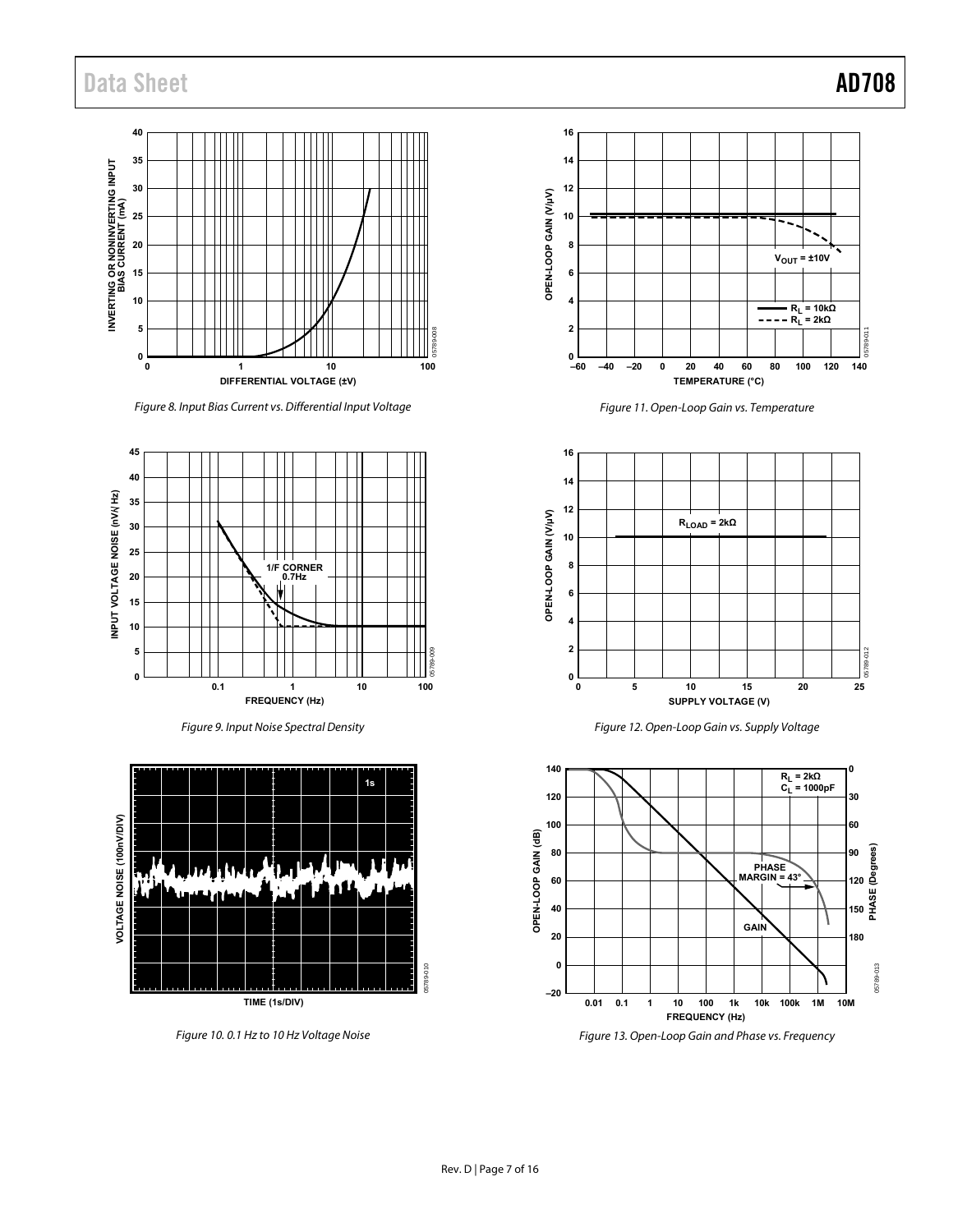



*Figure 15. Large Signal Frequency Response*



*Figure 16. Power Supply Rejection vs. Frequency*



*Figure 17. Small Signal Transient Response; AV = +1, RL = 2 kΩ, CL = 50 pF*



*Figure 18. Small Signal Transient Response; AV = +1, RL = 2 kΩ, CL = 1000 pF*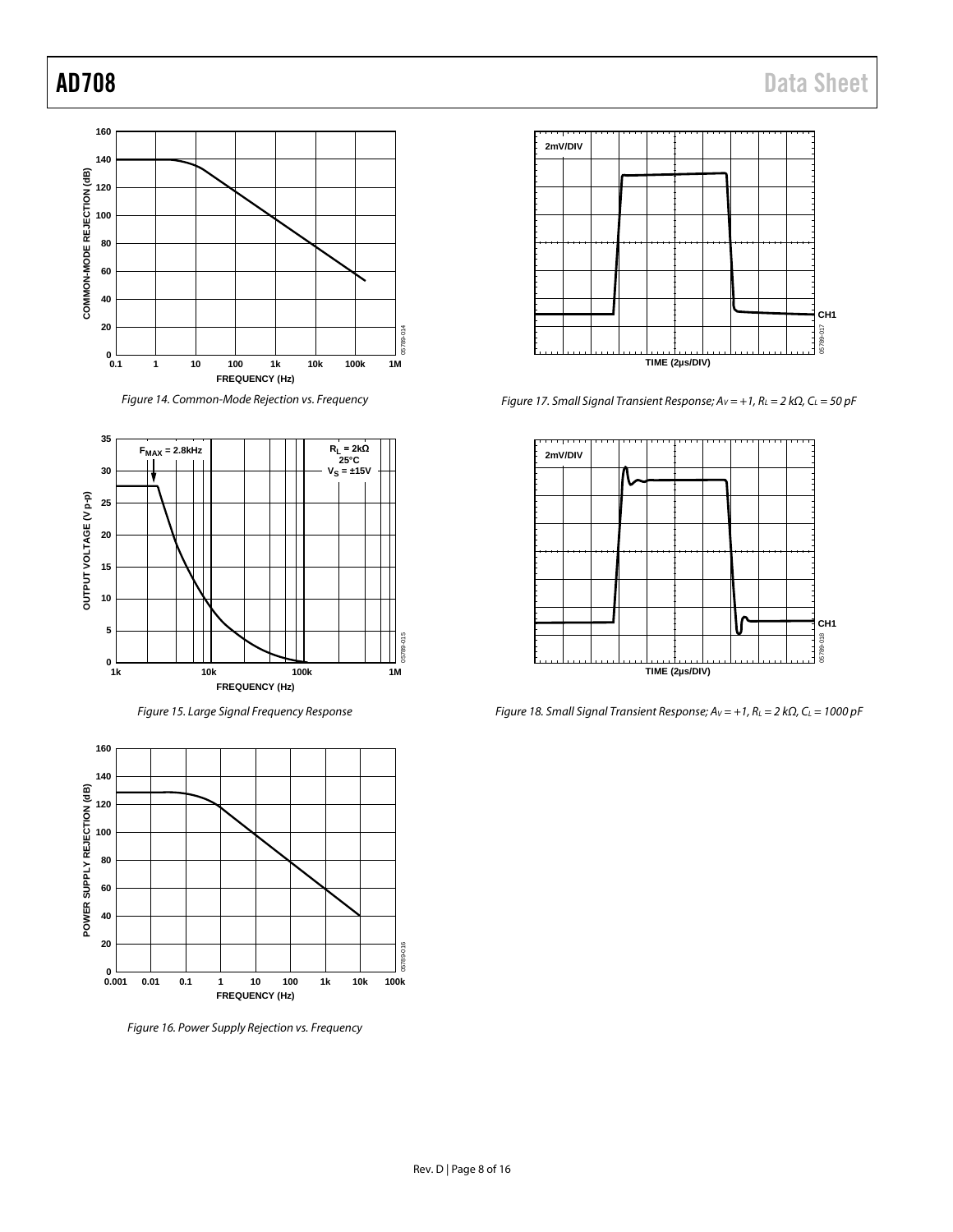### <span id="page-8-0"></span>**MATCHING CHARACTERISTICS**



*Figure 19. Typical Distribution of Offset Voltage Match*



*Figure 20. Typical Distribution of Offset Voltage Drift Match*



*Figure 21. Typical Distribution of Input Bias Current Match*



*Figure 22. Typical Distribution of Input Offset Current Match*







*Figure 24. Common-Mode Rejection Ratio (CMRR) Match vs. Temperature*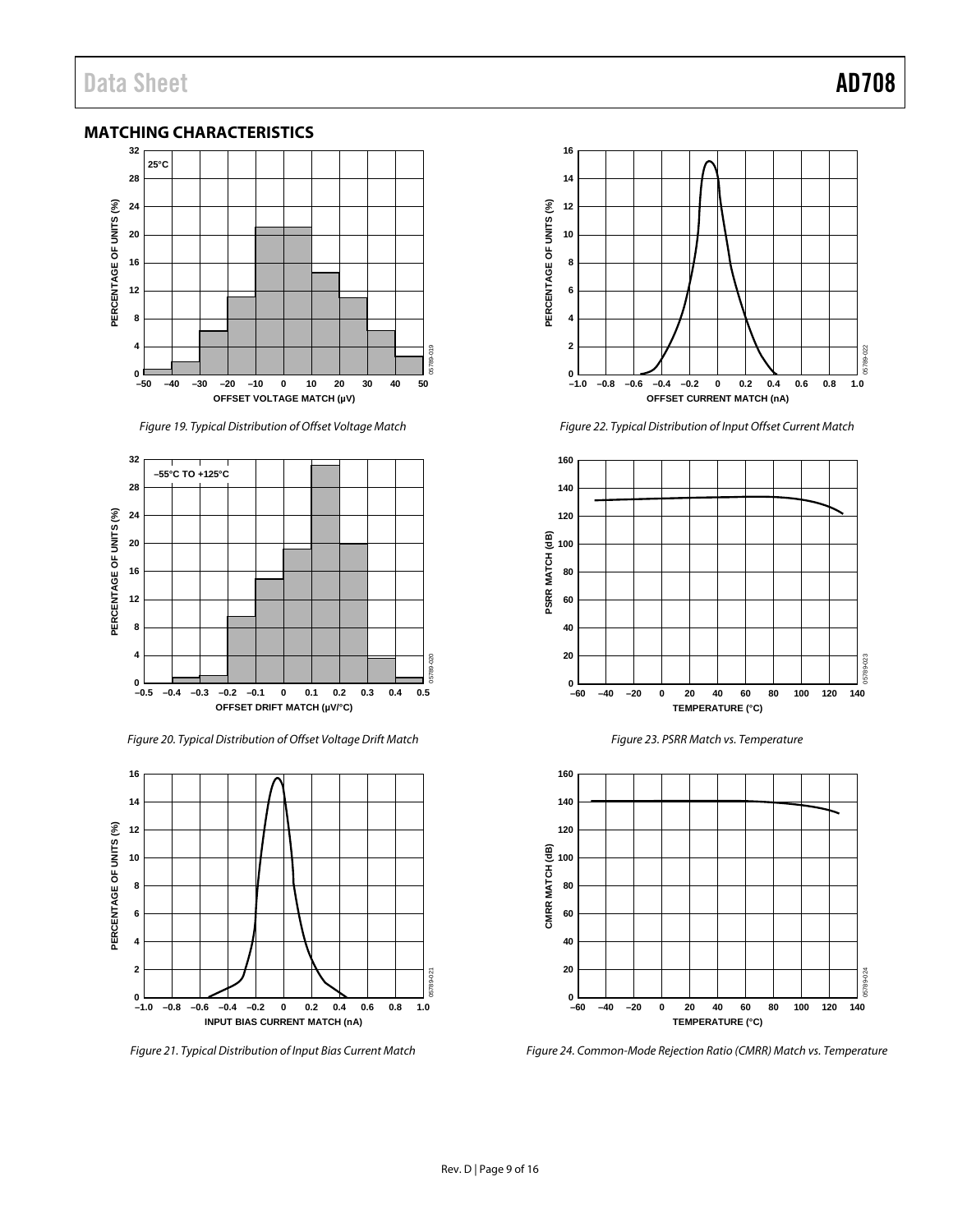## <span id="page-9-0"></span>THEORY OF OPERATION **CROSSTALK PERFORMANCE**

<span id="page-9-1"></span>The AD708 exhibits very low crosstalk as shown in [Figure 25,](#page-9-2)  [Figure 26,](#page-9-3) an[d Figure 27.](#page-9-4) [Figure 25](#page-9-2) shows the offset voltage induced on Side B of the AD708 when Side A output is moving slowly (0.2 Hz) from −10 V to +10 V under no load. This is the least stressful situation to the part because the overall power in the chip does not change. Only the location of the power in the output device changes. [Figure 26](#page-9-3) shows the input offset voltage change to Side B when Side A is driving a 2 kΩ load. Here the power changes in the chip with the maximum power change occurring at 7.5 V. [Figure 27](#page-9-4) shows crosstalk under the most severe conditions. Side A is connected as a follower with 0 V input, and is forced to sink and source ±5 mA of output current.

 $Power = (30 V)(5 mA) = 150 mW$ 

Even this large change in power causes only an  $8 \mu V$  (linear) change in the input offset voltage of Side B.



<span id="page-9-2"></span>*Figure 25. Crosstalk with No Load*



<span id="page-9-3"></span>**ΔVOSB = 1µV/DIV**

 $AV_{OSB} = 1$ µ $VDV$ 



<span id="page-9-4"></span>*Figure 27. Crosstalk Under Forced Source and Sink Conditions*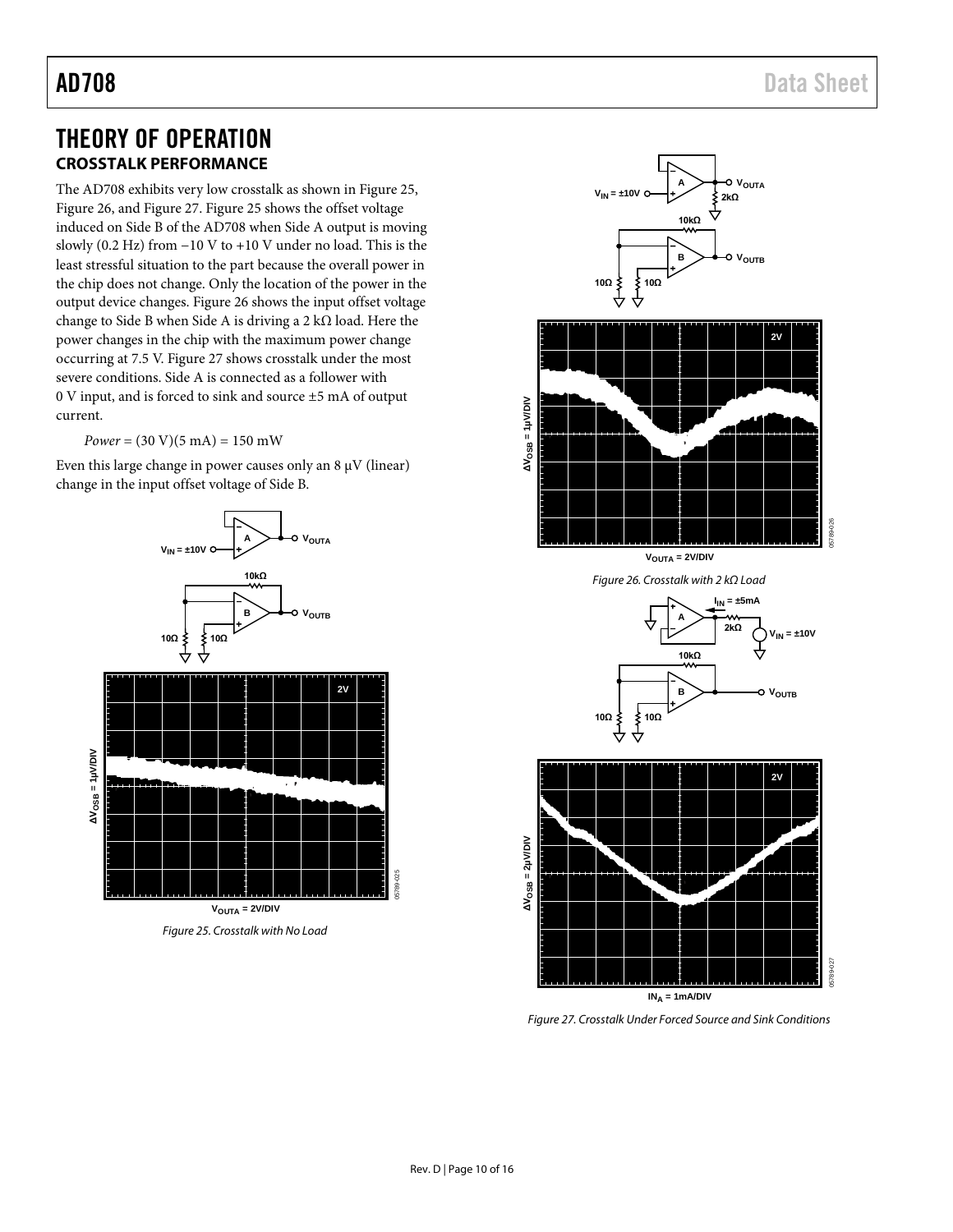### <span id="page-10-0"></span>**OPERATION WITH A GAIN OF −100**

To show the outstanding dc precision of the AD708 in a real application[, Table 3 s](#page-10-2)hows an error budget calculation for a gain of −100. This configuration is shown i[n Figure 28.](#page-10-3)

<span id="page-10-2"></span>**Table 3.** 

| <b>Error Sources</b>    | Maximum Error Contribution, $A_V = 100$<br>(S Grade), (Full Scale: $V_{\text{OUT}} = 10 V$ , $V_{\text{IN}} = 100 \text{ mV}$ ) |                         |  |  |  |  |  |
|-------------------------|---------------------------------------------------------------------------------------------------------------------------------|-------------------------|--|--|--|--|--|
| $V_{OS}$                | 30 µV/100 mV                                                                                                                    | $=$ 300 ppm             |  |  |  |  |  |
| los                     | $(100 \text{ k}\Omega)(1 \text{ nA})/10 \text{ V}$                                                                              | $= 10$ ppm              |  |  |  |  |  |
| Gain (2 $k\Omega$ Load) | $10 \text{ V} / (5 \times 106) / 100 \text{ mV}$                                                                                | $= 20$ ppm              |  |  |  |  |  |
| Noise                   | $0.35$ mV/100 mV                                                                                                                | $= 4$ ppm               |  |  |  |  |  |
| $V_{OS}$ Drift          | $(0.3 \text{ mV}/^{\circ}\text{C})/100 \text{ mV}$                                                                              | $=$ 3 ppm/ $\degree$ C  |  |  |  |  |  |
| <b>Total Unadjusted</b> |                                                                                                                                 |                         |  |  |  |  |  |
| Error                   | At $25^{\circ}$ C                                                                                                               | $=$ 334 ppm $>$ 11 bits |  |  |  |  |  |
|                         | $-55^{\circ}$ C to $+125^{\circ}$ C                                                                                             | $= 634$ ppm $> 10$ bits |  |  |  |  |  |
| With Offset             |                                                                                                                                 |                         |  |  |  |  |  |
| Calibrated Out          | At $25^{\circ}$ C                                                                                                               | $=$ 34 ppm $>$ 14 bits  |  |  |  |  |  |
|                         | $-55^{\circ}$ C to $+125^{\circ}$ C                                                                                             | $=$ 334 ppm $>$ 11 bits |  |  |  |  |  |



Figure 28. Gain of −100 Configuration

<span id="page-10-3"></span>This error budget assumes no error in the resistor ratio and no error from power supply variation (the 120 dB minimum PSRR of the AD708S makes this a good assumption). The external resistors can cause gain error from mismatch and drift over temperature.

### <span id="page-10-1"></span>**HIGH PRECISION PROGRAMMABLE GAIN AMPLIFIER**

The 3-op-amp programmable gain amplifier shown i[n Figure 29](#page-10-4)  utilizes the matching characteristics of the AD708 to achieve high dc precision.



<span id="page-10-4"></span>The gains of the circuit are controlled by the select lines, A0 and A1, of th[e ADG1209](http://www.analog.com/ADG1209?doc=AD708.pdf) multiplexer and are 1, 10, 100, and 1000 in this design.

The input stage attains very high dc precision due to the 30  $\mu$ V maximum offset voltage match of the AD708 and the 1 nA maximum input bias current match. The accuracy is maintained over temperature because of the ultralow drift performance of the AD708.

The [AD8276 u](http://www.analog.com/AD8276?doc=AD708.pdf)nity-gain difference amplifier eliminates the need for trimming in the second stage of the instrumentation amplifier. Th[e AD8276](http://www.analog.com/AD8276?doc=AD708.pdf) has on-chip resistors that are laser trimmed for excellent gain accuracy and high CMRR.

To determine the CMRR, follow these steps:

- 1. Connect  $V_{INB}$  to  $V_{INA}$  and apply an input voltage equal to the maximum and minimum full-scale common mode expected.
- 2. Use the following equation to determine the CMRR:

$$
CMRR = 20 \times \log \frac{\Delta V_{CM}}{\Delta V_{OUT}}
$$

where  $V_{CM}$  is the common-mode voltage.

To minimize gain errors, follow these steps:

- 1. Select gain = 10 with the control lines and apply a differential input voltage.
- 2. Adjust the 10 kΩ potentiometer to  $V_{\text{OUT}} = 10 V_{\text{IN}}$ (adjust  $V_{IN}$  magnitude as necessary).
- 3. Repeat Step 1 and Step 2 for gain = 100 and gain = 1000, adjusting the 1 k $\Omega$  and 100  $\Omega$  potentiometers, respectively.

The design shown in [Figure 29 a](#page-10-4)llows 0.1% gain accuracy and 100 dB common-mode rejection when ±1% resistors and ±10% potentiometers are used.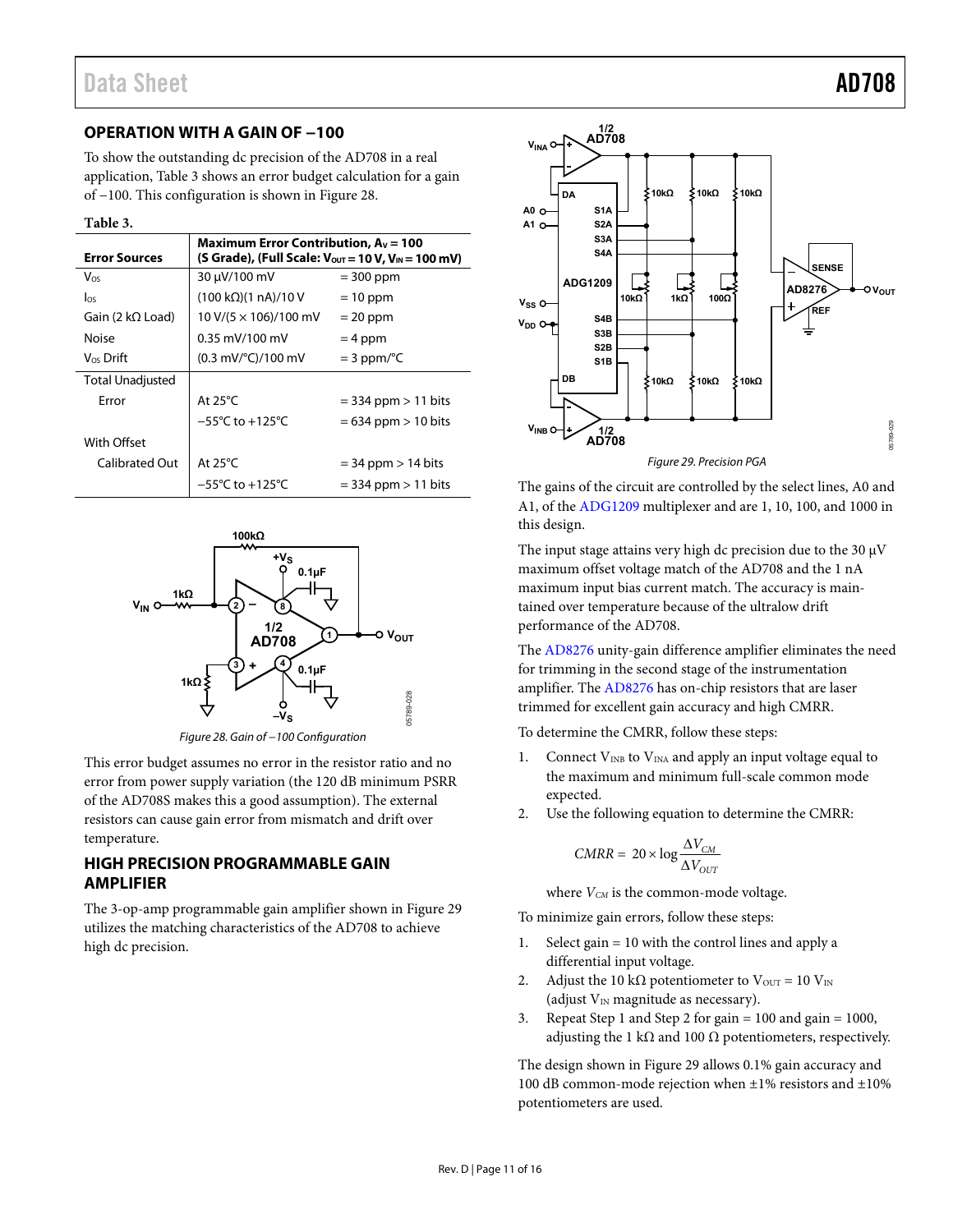### <span id="page-11-0"></span>**BRIDGE SIGNAL CONDITIONER**

The AD708 can be used in the circuit shown i[n Figure 30](#page-11-3) to produce an accurate and inexpensive dynamic bridge conditioner. The low offset voltage match and low offset voltage drift match of the AD708 combine to achieve circuit performance better than all but the best instrumentation amplifiers. The outstanding specifications of the AD708, such as open-loop gain, input offset currents, and low input bias currents, do not limit circuit accuracy.

As configured, the circuit only requires a gain resistor,  $R_G$ , of suitable accuracy and a stable, accurate voltage reference. The transfer function is

 $V_O = V_{REF} [\Delta R/(R + \Delta R)] [R_G/R]$ 

The only significant errors due to the AD708S are

 $V_{OS~OUT} = (V_{OS~MATCH})(2R_G/R) = 30$  mV

 $V_{OS\_OUT}(T) = (V_{OS\_DRIFT})(2R_G/R) = 0.3 \text{ mV}/^{\circ}\text{C}$ 

To achieve high accuracy, Resistor  $R_G$  should be 0.1% or better with a low drift coefficient.



<span id="page-11-3"></span>

*Figure 31. Precision Absolute Value Circuit*

### <span id="page-11-4"></span><span id="page-11-1"></span>**PRECISION ABSOLUTE VALUE CIRCUIT**

The AD708 is ideally suited to the precision absolute value circuit shown i[n Figure 31.](#page-11-4) The low offset voltage match of the AD708 enables this circuit to accurately resolve the input signal. In addition, the tight offset voltage drift match maintains the resolution of the circuit over the full military temperature range. The high dc open-loop gain and exceptional gain linearity allows the circuit to perform well at both large and small signal levels.

In this circuit, the only significant dc errors are due to the offset voltage of the two amplifiers, the input offset current match of the amplifiers, and the mismatch of the resistors. Errors associated with the AD708S contribute less than 0.001% error over −55°C to +125°C.

Maximum error at 25°C

$$
\frac{30 \,\mu\text{V} + (10 \,\text{k}\Omega)(1 \,\text{n}\text{A})}{10 \,\text{V}} = 40 \,\mu\text{V}/10 \,\mu\text{V} = 4 \,\text{ppm}
$$

Maximum error at +125°C or −55°C

$$
\frac{50 \,\mu\text{V} + (2 \,\text{nA})(10 \,\text{k}\Omega)}{10 \,\text{V}} = 7 \,\text{ppm} \,\,\text{@} + 125^{\circ}\text{C}
$$

[Figure 32](#page-11-5) shows V<sub>OUT</sub> vs. V<sub>IN</sub> for this circuit with a  $\pm$ 3 mV input signal at 0.05 Hz. Note that the circuit exhibits very low offset at the zero crossing. This circuit can also produce  $V_{\text{OUT}} = -|V_{\text{IN}}|$  by reversing the polarity of the two diodes.



*Figure 32. Absolute Value Circuit Performance (Input Signal = 0.05 Hz)*

### <span id="page-11-5"></span><span id="page-11-2"></span>**SELECTION OF PASSIVE COMPONENTS**

Use high quality passive components to take full advantage of the high precision and low drift characteristics of the AD708. Discrete resistors and resistor networks with temperature coefficients of less than 10 ppm/°C are available from Vishay, Caddock, Precision Replacement Parts (PRP), and others.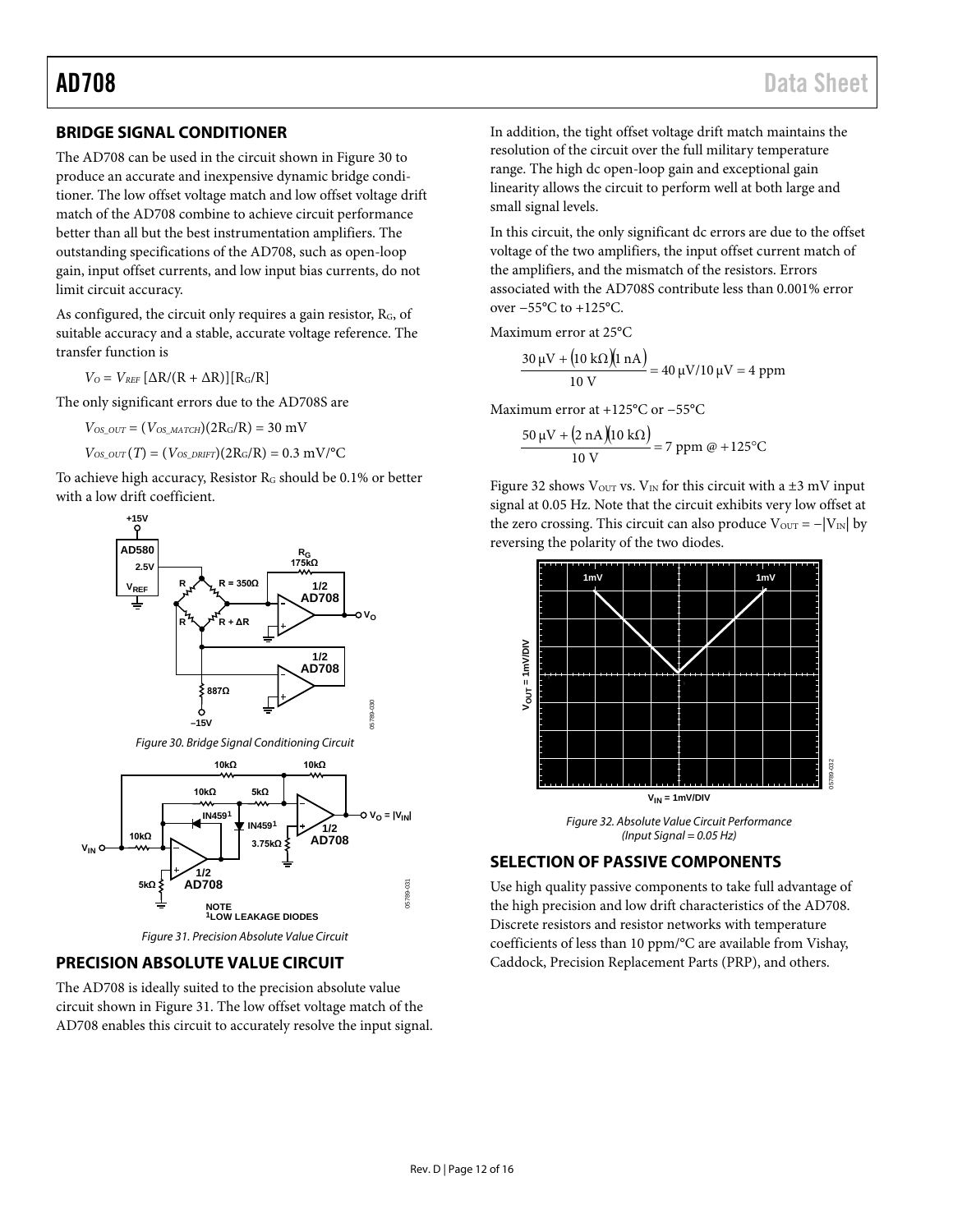## <span id="page-12-0"></span>OUTLINE DIMENSIONS



CONTROLLING DIMENSIONS ARE IN INCHES; MILLIMETER DIMENSIONS<br>(IN PARENTHESES) ARE ROUNDED-OFF INCH EQUIVALENTS FOR<br>REFERENCE ONLY AND ARE NOT APPROPRIATE FOR USE IN DESIGN.<br>CORNER LEADS MAY BE CONFIGURED AS WHOLE OR HALF LE

*Figure 33. 8-Lead Plastic Dual In-Line Package [PDIP] Narrow Body (N-8) Dimensions shown in inches and (millimeters)*



CONTROLLING DIMENSIONS ARE IN INCHES; MILLIMETER DIMENSIONS<br>(IN PARENTHESES) ARE ROUNDED-OFF INCH EQUIVALENTS FOR<br>REFERENCE ONLY AND ARE NOT APPROPRIATE FOR USE IN DESIGN.

*Figure 34. 8-Lead Ceramic Dual In-Line Package [CERDIP] (Q-8) Dimensions shown in inches and (millimeters)*

### <span id="page-12-1"></span>**ORDERING GUIDE**

| Model <sup>1</sup> | <b>Temperature Range</b>            | <b>Package Description</b>                   | <b>Package Option</b> |
|--------------------|-------------------------------------|----------------------------------------------|-----------------------|
| AD708JNZ           | 0°C to +70°C                        | 8-Lead Plastic Dual In-Line Package [PDIP]   | $N-8$                 |
| AD708AO            | $-40^{\circ}$ C to $+85^{\circ}$ C  | 8-Lead Ceramic Dual In-Line Package [CERDIP] | $Q - 8$               |
| AD708BO            | $-40^{\circ}$ C to $+85^{\circ}$ C  | 8-Lead Ceramic Dual In-Line Package [CERDIP] | $Q - 8$               |
| AD708SO/883B       | $-55^{\circ}$ C to $+125^{\circ}$ C | 8-Lead Ceramic Dual In-Line Package [CERDIP] | $Q - 8$               |

<sup>1</sup> Z = RoHS Compliant Part.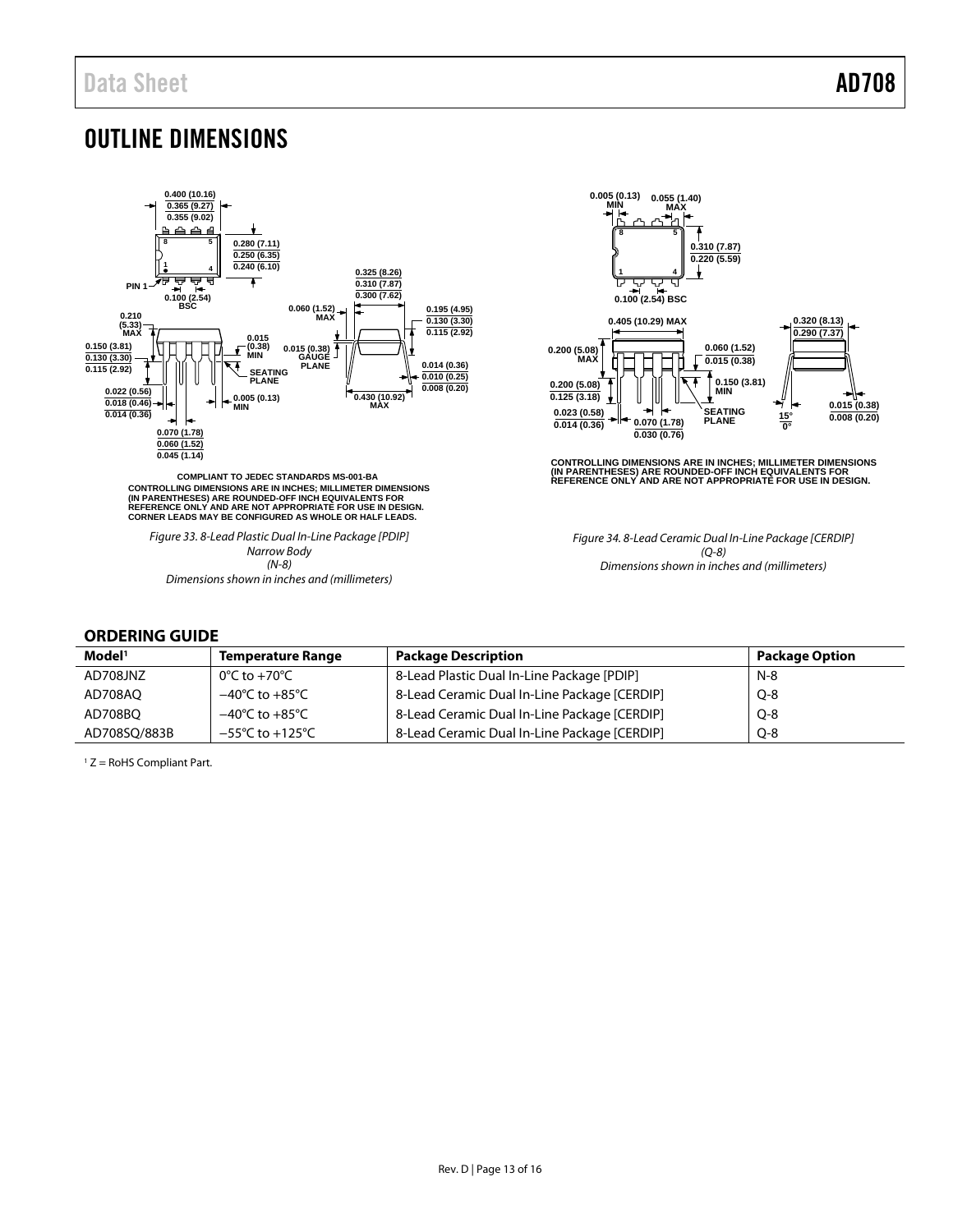## **NOTES**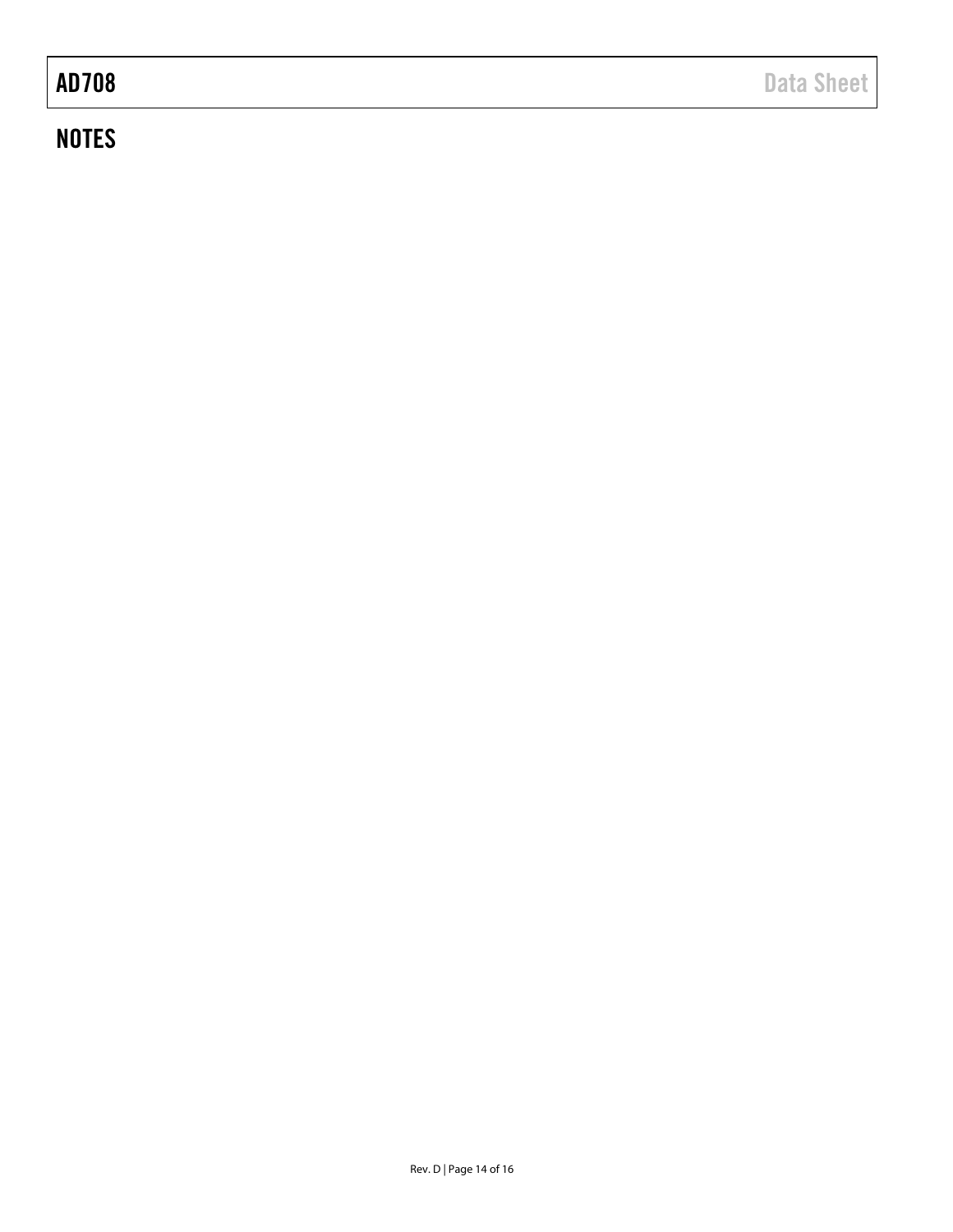## **NOTES**